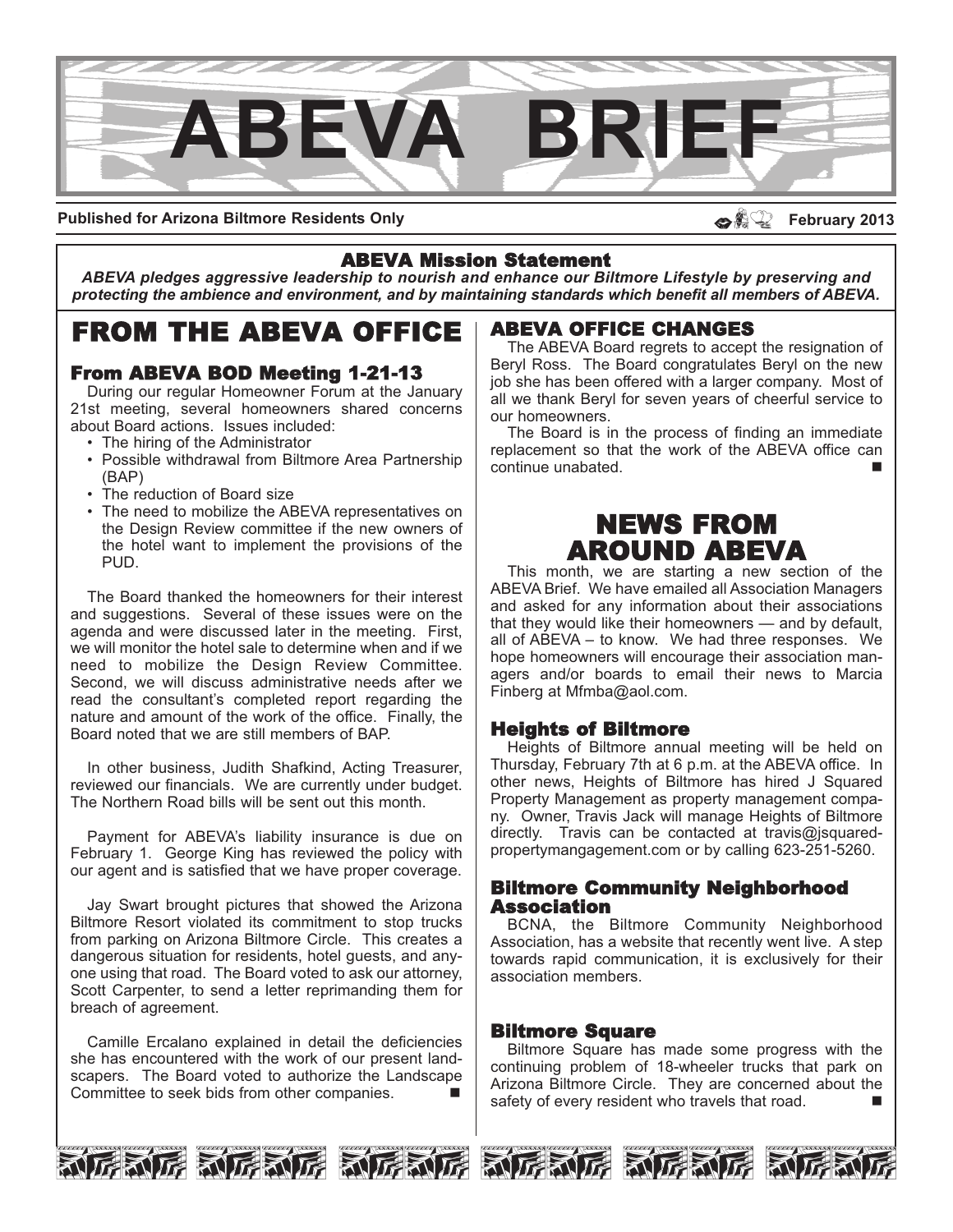



**THE RESPONSIBILITY FOR SECURITY BEGINS WITH EACH RESIDENT. MOST CRIMES ARE CRIMES OF OPPORTUNITY. IF YOU HAVE A SECURITY SYS-**

**TEM AND DO NOT TURN IT ON, THEN YOU DO NOT HAVE A SECURITY SYSTEM.**

*Should you see anything suspicious, call Roving Patrol at 602-369-4776 or Phoenix Crime Stop at 602-262-6151. For your safety, please program both of these numbers in your home and cell phones.* 

## Trucks on Arizona Biltmore Circle

There is a continued security problem on Arizona Biltmore Circle (ABC). ABEVA Board member Jay Swart wants to warn all homeowners who use ABC to be exceedingly cautious when they see large trucks near the entrance to the Arizona Biltmore Resort.

As you can see from this photograph, in order to pass the illegally parked truck, the Securitas vehicle must cross the centerline into oncoming traffic. ABEVA and Biltmore



Square are continuing to work with the hotel to utilize a staging area on the hotel property since it only takes one minute for an accident to occur.

### Coyotes Seen in the Biltmore

Several homeowners have noted that coyotes have returned to our area. For your own safety, do not leave babies and small children unattended. Do not let pets roam outside.

# MEETINGS AND LUNCHEONS Biltmore Area Partnership

The next Biltmore Area Partnership luncheon will be held on February 26th at their new member, Arizona Biltmore Golf Club's Adobe Restaurant. The guest speaker will District 6 Councilman, Sal DiCiccio who will give a recap of 2012 and a projection for 2013.

The Adobe Restaurant is located at 2400 East Missouri Avenue in Phoenix. Reservations are required by Friday, February 22nd, 2013. Networking will be from 11:30 a.m. to 12 noon, when lunch will be served. The guests will address the attendees from 12:30 p.m. to 1:00 p.m. The cost is \$30. For additional information, please call Ed Rossi at (602) 957-6483. Reservations and checks should be sent to Biltmore Area Partnership, 3104 East Camelback Road, #174, Phoenix, AZ 85016.

#### Biltmore Ladies Lunch Club

The Biltmore Ladies Lunch Club (BLLC) will meet at Frank and Albert's at 11:45 AM with La Rita Mason serving as the Coordinating Hostess. BYOM (Bring Your Own Money), order off the menu, and come and enjoy lunch with ladies who live or work in the Biltmore area. You will receive notice of the actual day to meet for lunch via an email from La Rita Mason. If you have any questions or want to be placed on the e-mail luncheon notification list,<br>contact La Rita Mason at (602) 667-0002 Mason at (602) 667-0002 or Irmason@arn.net.



### Biltmore Networking Group

The Biltmore Networking Group holds monthly happy hours for those who live and work in the Biltmore community at the Omaha Steak House Garden Lounge inside the Embassy Suites Phoenix Biltmore. The address is 2630 E. Camelback Rd in Phoenix. No charge, no RSVP. For questions or to be added to the monthly announcements, please contact Shahpar Shahpar at biltmorenetwork@gmail.com. ■

# SPECIAL OFFERS

#### Adobe

There's a Lot to Love at Arizona Biltmore Golf Club this February. Don't miss out on all that February has to offer at Arizona Biltmore Golf Club and the Adobe. You'll love the carefully-crafted memberships and packages available in 2013.

- **Welcome, Enterprise Junior Members**. Arizona Biltmore Golf Club's Enterprise Junior Golf Membership is available to prospective members under the age of 40. Enterprise Junior Members have the same privileges and obligations as golf members, yet pay a reduced monthly membership fee of \$250. Interested in becoming an Enterprise Junior Member? Contact Erik at the Arizona Biltmore Golf Club at 602-955-9794.
- **Golf Rates.** The ABEVA golf rate is \$148 in February.
- **Catering to You.** The Adobe is proud to offer catering services for your enjoyment at home, the office or your next event. A traditional menu with a contemporary twist offers an array of choices that is sure to please your entire party.

For additional details, memberships or to book a golf tee time, visit www.azbiltmoregc.com.





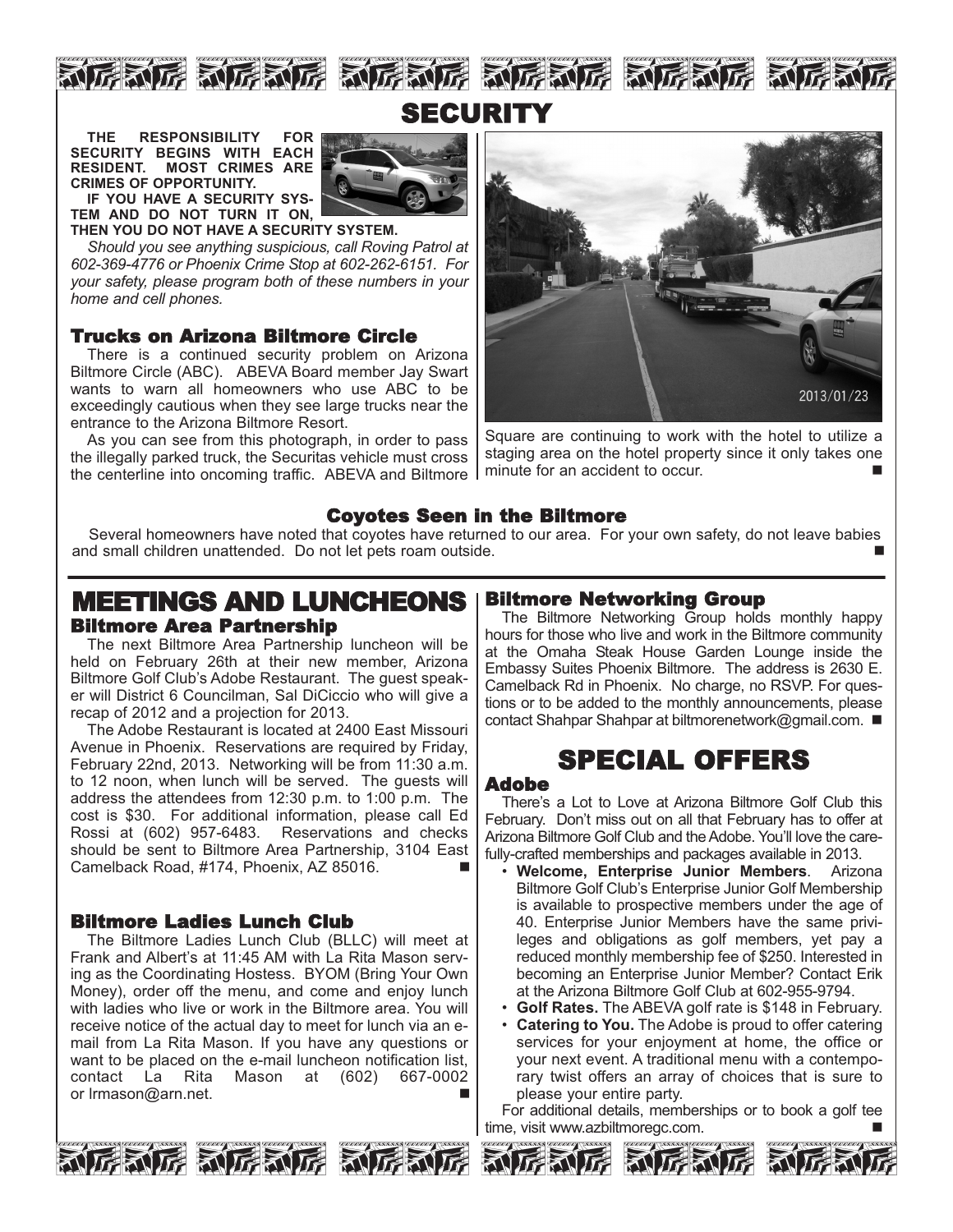## Phoenix Water Treatment Goes Solar

The City of Phoenix announced on January 15 that its Lake Pleasant Water Treatment Plant has started working directly with the sun to help produce the energy needed to operate the plant, which produces 15 billion gallons of tap water each year. A 7.5-megawatt high efficiency solar power system, which was designed and built by SunPower Corp. (NASDAQ: SPWR) and is the largest such installation on city property, is expected to generate 70 percent of the plant's electrical power needs. A total of 22,936 solar panels are being used to save approximately 15 million kilowatt-hours (kWh) each year, resulting in savings of approximately \$4.2 million over the next 20 years as compared to conventional electricity.

FALE ALEACE ALEACE ALEACE ALEACE ALEA

According to estimates provided by the U.S. Environmental Protection Agency, the system is expected to offset the production of more than 9,000 tons of carbon dioxide per year, which is equivalent to removing almost 35,800 cars from Arizona's roads over the next 20 years.

"With more than 300 days of sunshine each year, Phoenix is a natural for using solar power," said Phoenix Mayor Greg Stanton. "The Lake Pleasant Water Treatment Plant project is the latest in a series of solar initiatives utilized at various city locations to increase the city's commitment to sustainable energy development."

According to the city of Phoenix, a SunPower solar system also generates 5.4-megawatts of power at Sky Harbor, and 100-kilowatt systems are in place at the Phoenix Convention Center and the Burton Barr Central Library, both with Leadership in Energy and Environmental Design (LEED) Silver certified facilities.

Phoenix is financing the system through a solar services agreement with SunPower. Under terms of the agreement, Wells Fargo owns the system that SunPower designed, built, and will operate and maintain. The city will buy the electricity at rates that are competitive with retail electricity, minimizing the effect of rising electricity costs with no capital investment. The renewable energy credits (RECs) associated with the system will be transferred to Arizona Public Service (APS) in fulfillment of the state's renewable energy standard. The project was facilitated in part by APS's Renewable Energy Incentive Program, which offers financial incentives to customers that help to offset up to 40 percent of the costs of installing solar energy.

This new 7.5-megawatt SunPower solar power system is expected to save the City of Phoenix \$4.2 million over the next 20 years. 和厉利厉 **RITE** 

**ABEVA Board of Directors**

**Mark Monserez, President David Damron, Vice President Judith Shafkind, Acting Treasurer Marcia Finberg, Secretary Richard Arroyo Camille Ercolano George King Harvey Shrednick Jay Swart**

#### **ABEVA Office Information**

**2525 East Arizona Biltmore Circle, Building D, Ste. 145 Phoenix, Arizona 85016 Hours Mon.-Fri. 8:30 am-5 pm 602-955-1003 phone 602-955-1144 fax**

> **The** *ABEVA Brief* **Editor Marcia Finberg email: mfmba@aol.com**

**Roving Patrol: 602-369-4776**

**Police Dept. Non-Emergency: 602-262-6151**

**Resort Truck Parking on ABC Hotline 602-954-2573**

#### **Website Information**

Sian on to visit the website by going to www.abeva.com. If you do not yet have a login name and password, from the menu on the left choose e-forms, then choose login request, fill out the required information and click submit. We will send your pre-assigned login name and password back by email. You may read board minutes and the *ABEVA Brief* online. n

新店新店